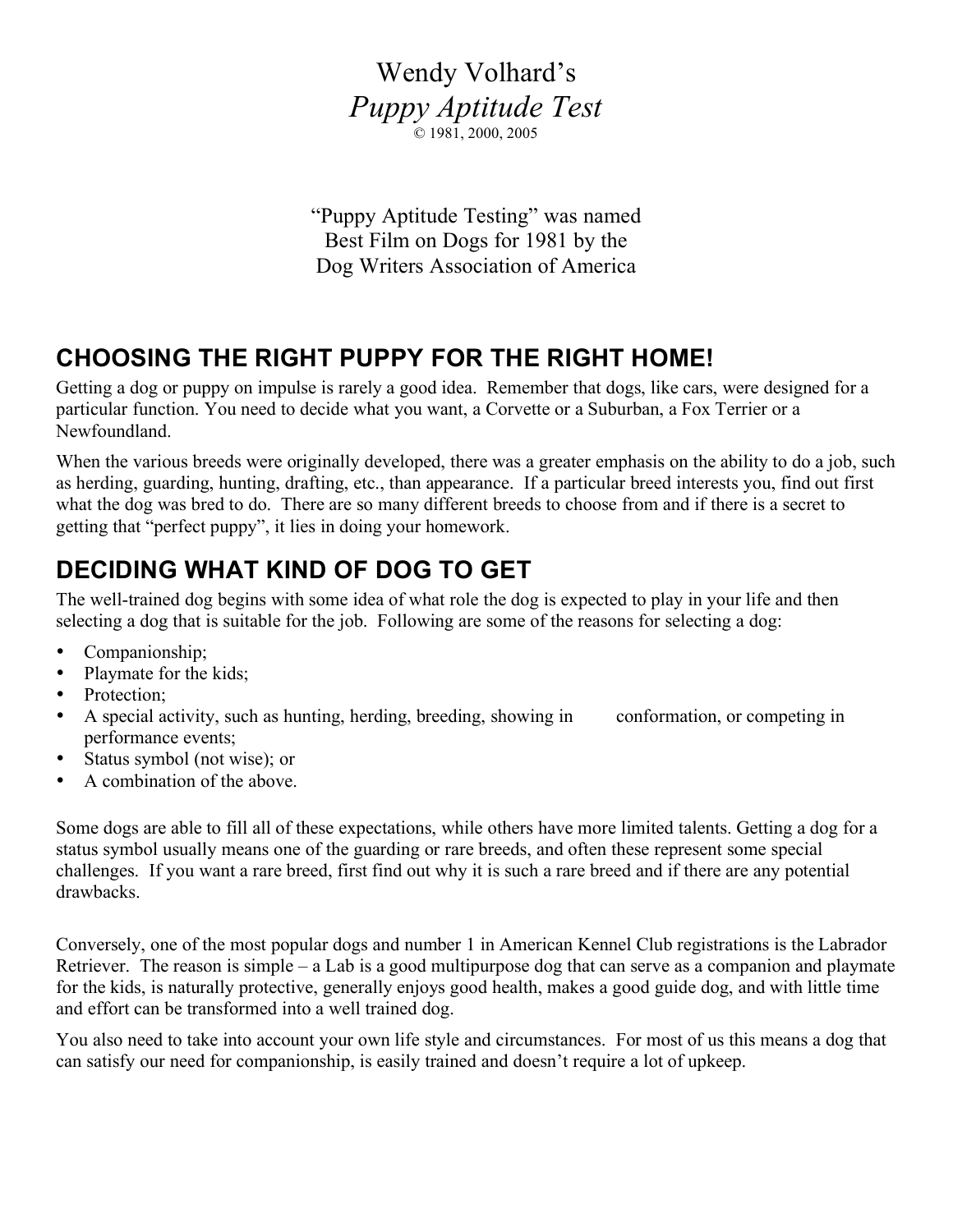# **KEEPING UP APPEARANCES**

Everyone has his or her own preference and there is an enormous choice, from the four-pound Yorkshire Terrier to the 200-pound Mastiff. Many dogs come in different sizes, such as Poodles, or Schnauzers. Other have a smaller version that is similar in appearance, such as Collies and Shelties, or Dobermans and Miniature Pinschers, or German Shepherds and Corgis, or Greyhounds and Whippets, the "poor man's race horse".

Tidbits: Poodles and Terriers don't shed but have to be groomed regularly. Unless you are willing to spend the time and effort learning how to do it yourself, this means periodic visits to a professional groomer, an expensive proposition.

Breeds with long hair require more upkeep than those with short hair. Pretty obvious when you think about it, but often completely overlooked when selecting a puppy or dog. Some breeds, like Briards, Poodles, Wirehaired Dachshunds and Terriers don't shed, a most desirable feature. On the other hand, unless you are willing to learn how to groom your dog, it means regular visits to the grooming parlor, visits that are not cheap.

Some breeds, such as terriers and some of the herding dogs, bark a lot more than others. If you live in an apartment such a dog would not be a good choice.

Bet You Didn't Know: Why does the breed standard for many dogs sound so similar when describing the dog's temperament? Because so many of them were written by the same man. In 1874, J.H. Walsh, under the pen name of Stonehenge, published "The Dog: Its Varieties and Management in Health", the first major effort to describe the more than 60 breeds recognized at that time.

### **THE TIME FACTOR**

In selecting a dog or puppy be aware of the time factor. How much exercise does this particular breed require and are you in a position to give it to your dog? Some breeds require less exercise than others, but many require 2 daily 20-minute walks, at a minimum, and some, such as the Sporting breeds, much more. Just letting the dog out in a backyard is not sufficient.

In the selection process you need to remind yourself continuously that your dog is going to be with you anywhere from 8 to 16 years. And, the older he or she gets, the more important regular exercise becomes.

How much time do you have available to devote to training that cute little bundle of fur? If you have little or no more that 10 to 15 minutes a day, then you need to select a breed that is easily trained and doesn't require much exercise.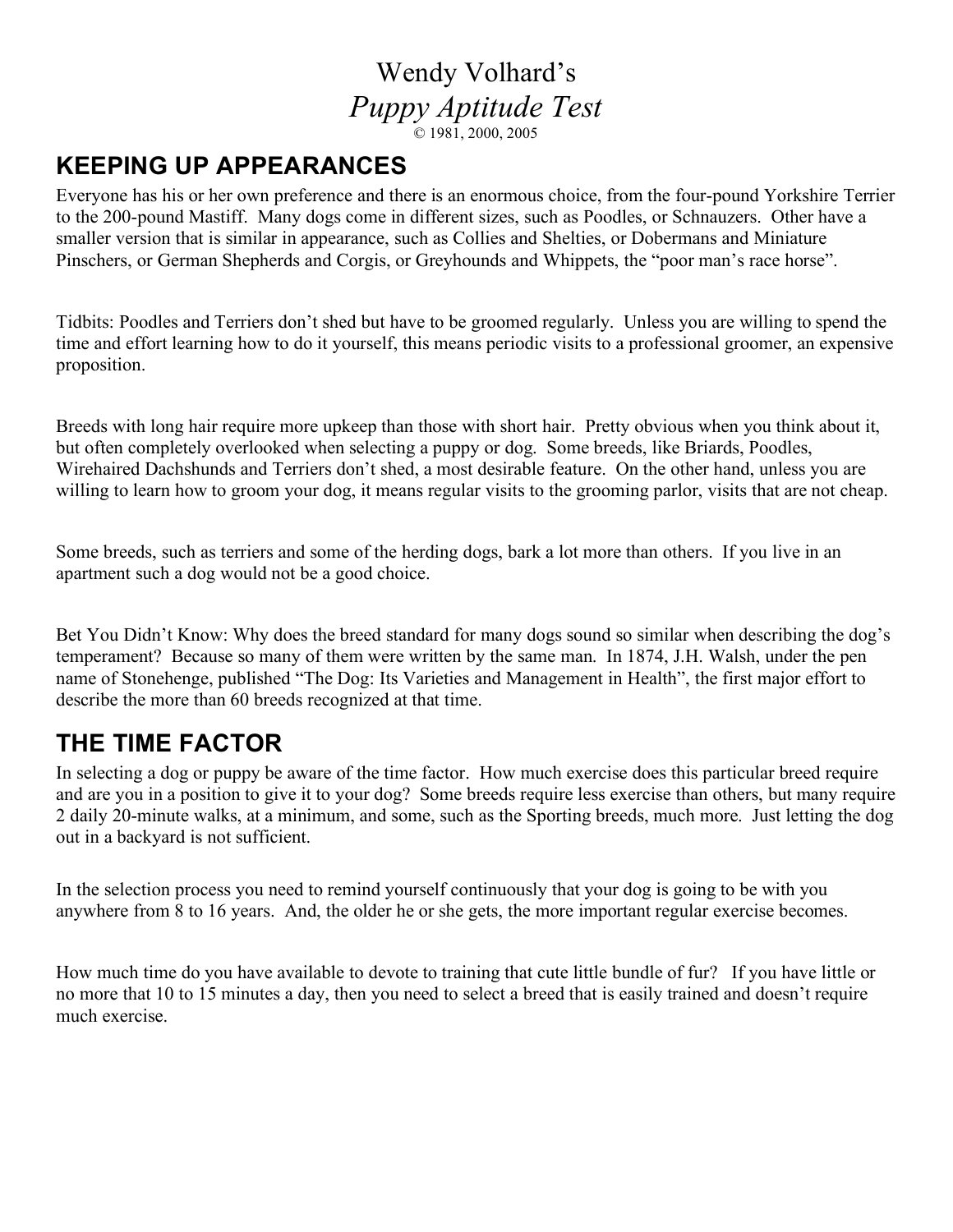### **WHAT ARE YOU LOOKING FOR**

A good place to start is The Complete Dog Book by the American Kennel Club, which describes the breed standards for the different breeds recognized by that organization. Two other excellent resources are Roger Caras Dog Book: A Complete Guide to Every AKC Breed (Dorset Press, 1992) and Paws to Consider: Choosing the Right Dog for You and Your Family by Brian Kilcommons and Sarah Wilson (Grand Central Publishing, 1999).

Another wealth of information can be found at dog shows, where you can see a large variety of breeds and talk to their owners and breeders. But remember, they are obviously and naturally biased.

To help you get the dog you want we have devised a simple test, which is amazingly accurate in predicting inherited behavioral tendencies and how the puppy will turn out as an adult.

### **WHAT IS PUPPY TESTING?**

Some of the tests we use were developed as long ago as the l930's for dogs bred to become Guide Dogs. Then in the 1950's, studies on puppies were conducted to determine how quickly they learned. These studies were actually done to identify children's learning stages.

Top Dog Tips: The ideal age to test the puppy is at 49 days of age when the puppy is neurologically complete and it has the brain of an adult dog. With each passing day after the  $49<sup>th</sup>$  day the responses will be tainted by prior learning.

Later on in the early 60's more tests were developed to determine if pups could be tested for dominance and submission. These tests determined that it was indeed possible to predict future behavioral traits of adult dogs by evaluating puppies at 49 days of age. Testing before or after that age, effected the accuracy of the results, depending on the amount of time before or after the  $49<sup>th</sup>$  day.

We took these tests, added some of our own, and put together what is now known as the Volhard Puppy Aptitude Test, or PAT. PAT uses a scoring system from 1-6 and consists of ten tests. The tests are done consecutively and in the order listed. Each test is scored separately, and interpreted on its own merits. The scores are not averaged, and there are no winners or losers. The entire purpose is to select the right puppy for the right home.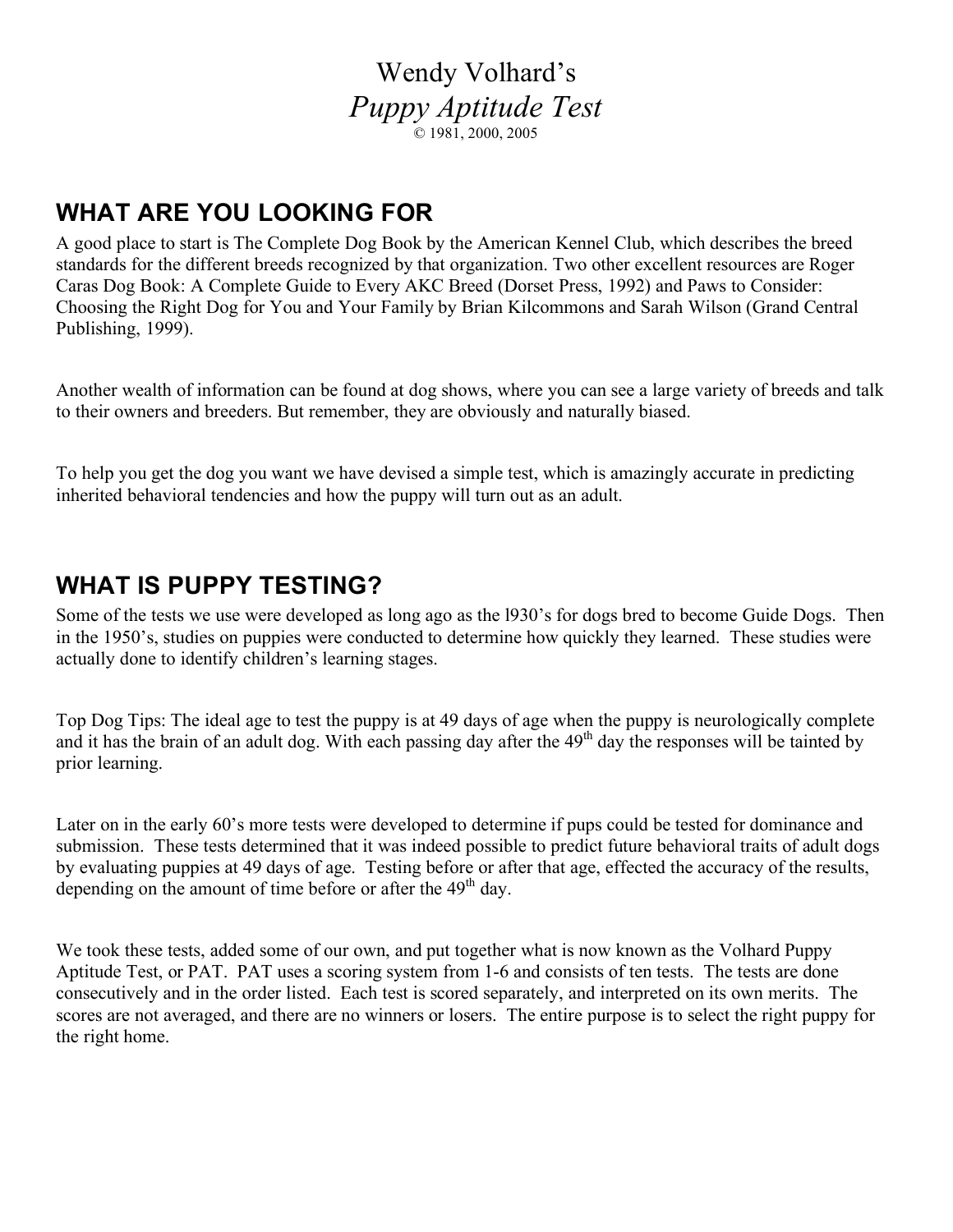### **The Tests Consist of the Following:**

- 1. Social Attraction degree of social attraction to people, confidence or dependence.
- 2. Following willingness to follow a person.
- 3. Restraint degree of dominant or submissive tendency, and ease of handling in difficult situations.
- 4. Social Dominance degree of acceptance of social dominance by a person.
- 5. Elevation degree of accepting dominance while in a position of no control, such as at the veterinarian or groomer.
- 6. Retrieving degree of willingness to do something for you. Together with Social Attraction and Following a key indicator for ease or difficulty in training.
- 7. Touch Sensitivity degree of sensitivity to touch and a key indicator to the type of training equipment required.
- 8. Sound Sensitivity degree of sensitivity to sound, such as loud noises or thunderstorms.
- 9. Sight Sensitivity degree of response to a moving object, such as chasing bicycles, children or squirrels.
- 10 Stability degree of startle response to a strange object.

During the testing make a note of the heart rate of the pup, which is an indication of how it deals with stress, as well as its energy level. Puppies come with high, medium or low energy levels. You have to decide for yourself, which suits your life style. Dogs with high energy levels need a great deal of exercise, and will get into mischief if this energy is not channeled into the right direction.

Finally, look at the overall structure of the puppy. You see what you get at 49 days age. If the pup has strong and straight front and back legs, with all four feet pointing in the same direction, it will grow up that way, provided you give it the proper diet and environment in which to grow. If you notice something out of the ordinary at this age, it will stay with puppy for the rest of its life. He will not grow out of it.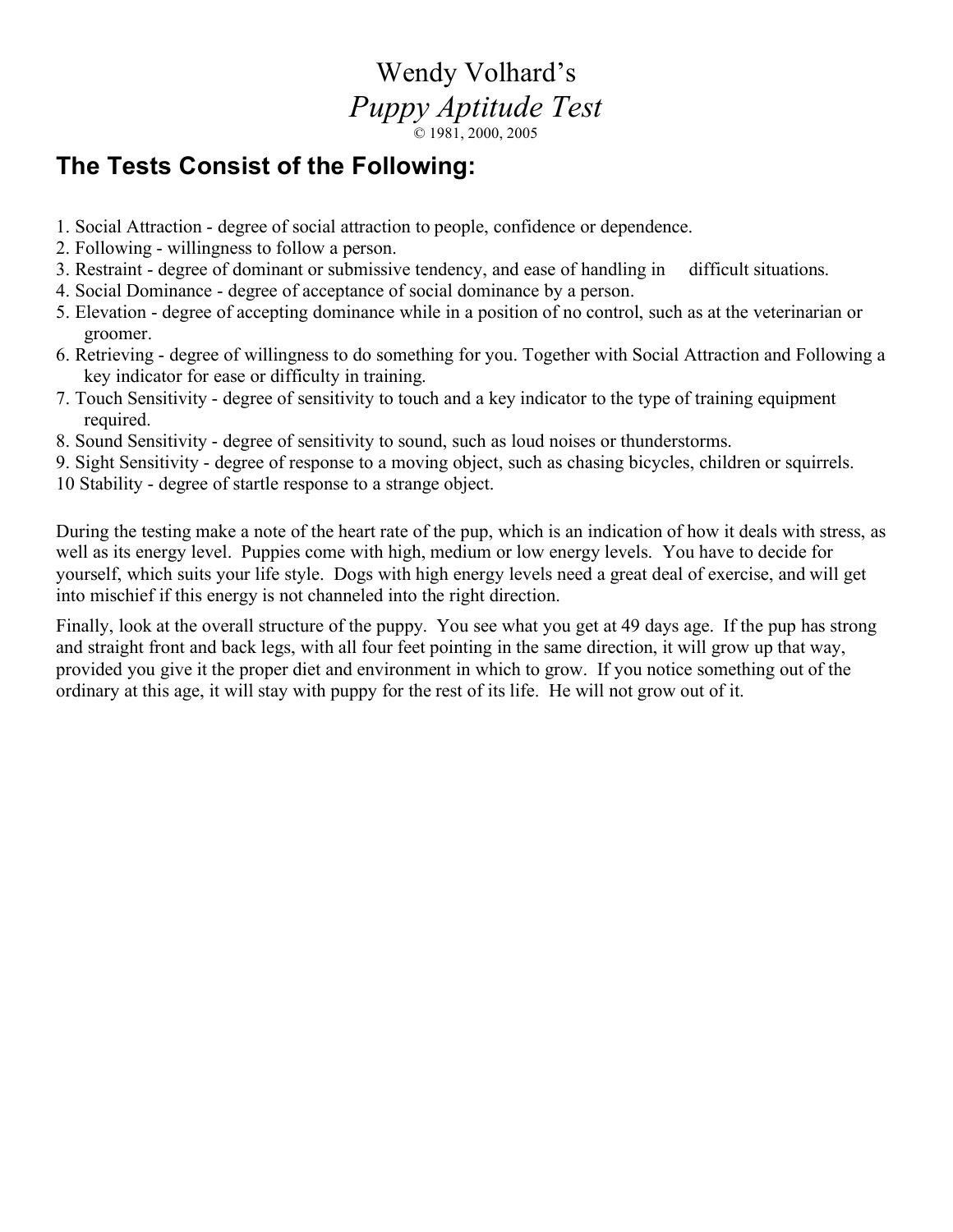$\sim$  1981, 2000, 2005

# **HOW TO TEST**

Here are the ground rules for performing the test:

The testing is done in a location unfamiliar to the puppies. This does not mean they have to taken away from home. A 10-foot square area is perfectly adequate, such as a room in the house where the puppies have not been.

The puppies are tested one at a time.

- There are no other dogs or people, except the scorer and the tester, in the testing area
- The puppies do not know the tester.
- The scorer is a disinterested third party and not the person interested in selling you a puppy.
- The scorer is unobtrusive and positions him or herself so he or she can observe the puppies' responses without having to move.
- The puppies are tested before they are fed.
- The puppies are tested when they are at their liveliest.
- Do not try to test a puppy that is not feeling well.
- Puppies should not be tested the day of or the day after being vaccinated.
- Only the first response counts!

Top Dog Tips: During the test, watch the puppy's tail. It will make a difference in the scoring whether the tail is up or down.

The tests are simple to perform and anyone with some common sense can do them. You can, however, elicit the help of someone who has tested puppies before and knows what they are doing.

- 1. Social attraction the owner or caretaker of the puppies places it in the test area about four feet from the tester and then leaves the test area. The tester kneels down and coaxes the puppy to come to him or her by encouragingly and gently clapping hands and calling. The tester must coax the puppy in the opposite direction from where it entered the test area. Hint: Lean backward, sitting on your heels instead of leaning forward toward the puppy. Keep your hands close to your body encouraging the puppy to come to you instead of trying to reach for the puppy.
- 2. Following the tester stands up and slowly walks away encouraging the puppy to follow. Hint: Make sure the puppy sees you walk away and get the puppy to focus on you by lightly clapping your hands and using verbal encouragement to get the puppy to follow you. Do not lean over the puppy.
- 3. Restraint the tester crouches down and gently rolls the puppy on its back and holds it on its back for 30 seconds. Hint: Hold the puppy down without applying too much pressure. The object is not to keep it on its back but to test its response to being placed in that position.
- 4. Social Dominance let the puppy stand up or sit and gently stroke it from the head to the back while you crouch beside it. See if it will lick your face, an indication of a forgiving nature. Continue stroking until you see a behavior you can score. Hint: When you crouch next to the puppy avoid leaning or hovering over the puppy. Have the puppy at your side with both of you facing in the same direction.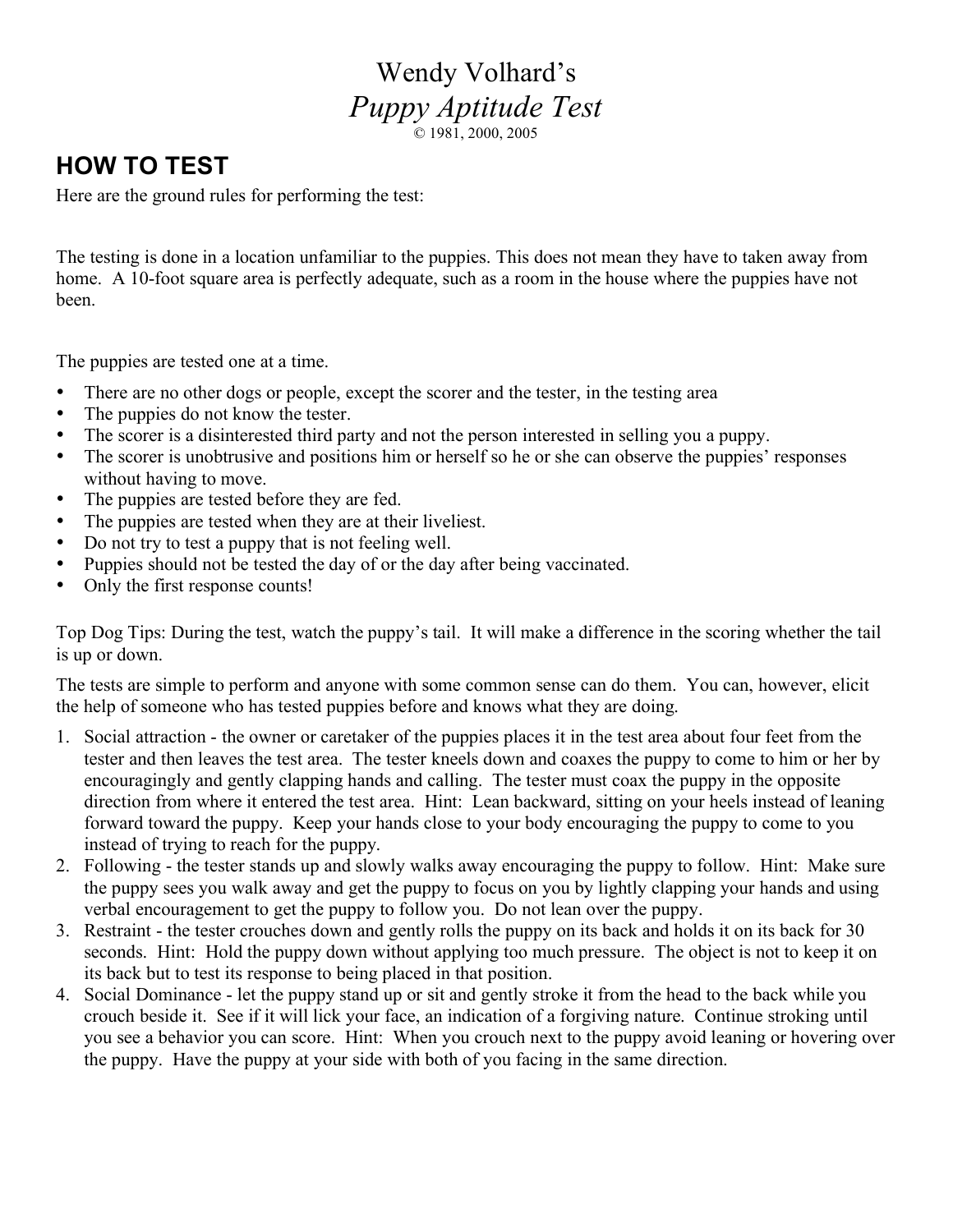Top Dog Tips: During testing maintain a positive, upbeat and friendly attitude toward the puppies. Try to get each puppy to interact with you to bring out the best in him or her. Make the test a pleasant experience for the puppy.

- 5. Elevation Dominance the tester cradles the puppy with both hands, supporting the puppy under its chest and gently lifts it two feet off the ground and holds it there for 30 seconds.
- 6. Retrieving the tester crouches beside the puppy and attracts its attention with a crumpled up piece of paper. When the puppy shows some interest, the tester throws the paper no more than four feet in front of the puppy encouraging it to retrieve the paper.
- 7. Touch Sensitivity the tester locates the webbing of one the puppy's front paws and presses it lightly between his index finger and thumb. The tester gradually increases pressure while counting to ten and stops when the puppy pulls away or shows signs of discomfort.
- 8. Sound Sensitivity the puppy is placed in the center of the testing area and an assistant stationed at the perimeter makes a sharp noise, such as banging a metal spoon on the bottom of a metal pan.
- 9. Sight Sensitivity the puppy is placed in the center of the testing area. The tester ties a string around a bath towel and jerks it across the floor, two feet away from the puppy.
- 10. Stability an umbrella is opened about five feet from the puppy and gently placed on the ground.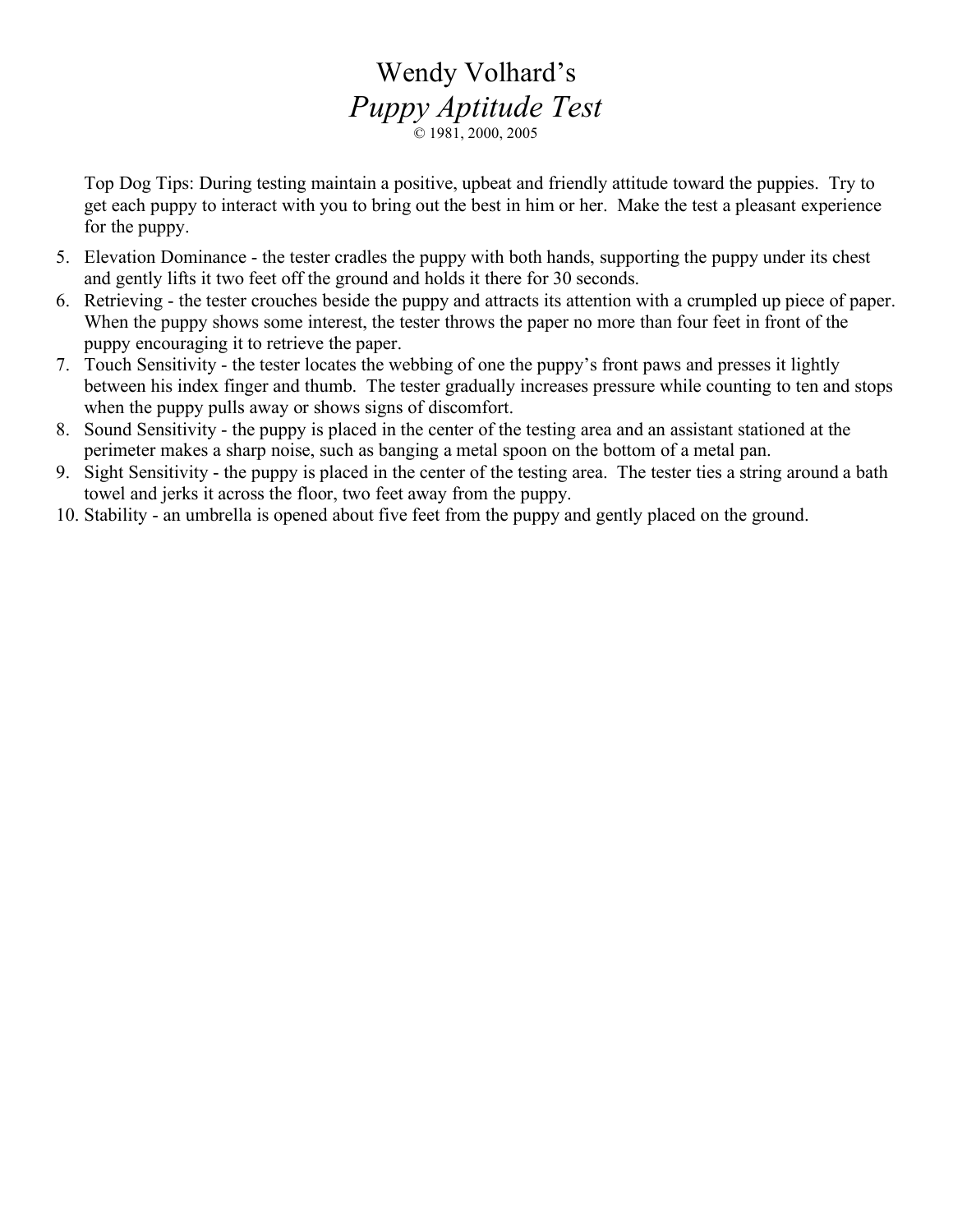© 1981, 2000, 2005

# **SCORING THE RESULTS**

Following are the responses you will see and the score assigned to each particular response. You will see some variations and will have to make a judgment on what score to give them.

| Test                     | <b>Response</b>                                | <b>Score</b>   |
|--------------------------|------------------------------------------------|----------------|
| <b>SOCIAL ATTRACTION</b> | Came readily, tail up, jumped, bit at<br>hands | 1              |
|                          | Came readily, tail up, pawed, licked at        | $\overline{2}$ |
|                          | hands                                          |                |
|                          | Came readily, tail up                          | 3              |
|                          | Came readily, tail down                        | $\overline{4}$ |
|                          | Came hesitantly, tail down                     | $\overline{5}$ |
|                          | Did not come at all                            | $\overline{6}$ |
| <b>FOLLOWING</b>         | Followed readily, tail up, got                 | $\mathbf{1}$   |
|                          | underfoot, bit at feet                         |                |
|                          | Followed readily, tail up, got underfoot       | $\overline{2}$ |
|                          | Followed readily, tail up                      | $\overline{3}$ |
|                          | Followed readily, tail down                    | $\overline{4}$ |
|                          | Followed hesitantly, tail down                 | $\overline{5}$ |
|                          | Did not follow or went away                    | $\overline{6}$ |
| <b>RESTRAINT</b>         | Struggled fiercely, flailed, bit               | $\overline{1}$ |
|                          | Struggled fiercely, flailed                    | $\overline{c}$ |
|                          | Settled, struggled, settled with some          | $\overline{3}$ |
|                          | eye contact                                    |                |
|                          | Struggled, then settled                        | 4              |
|                          | No struggle                                    | 5              |
|                          | No struggle, strained to avoid eye             | 6              |
|                          | contact                                        |                |
| <b>SOCIAL DOMINENCE</b>  | Jumped, pawed, bit, growled                    | $\mathbf{1}$   |
|                          | Jumped, pawed                                  | $\overline{2}$ |
|                          | Cuddled up to tester and tried to lick         | $\overline{3}$ |
|                          | face                                           |                |
|                          | Squirmed, licked at hands                      | $\overline{4}$ |
|                          | Rolled over, licked at hands                   | 5              |
|                          | Went away and stayed away                      | $\overline{6}$ |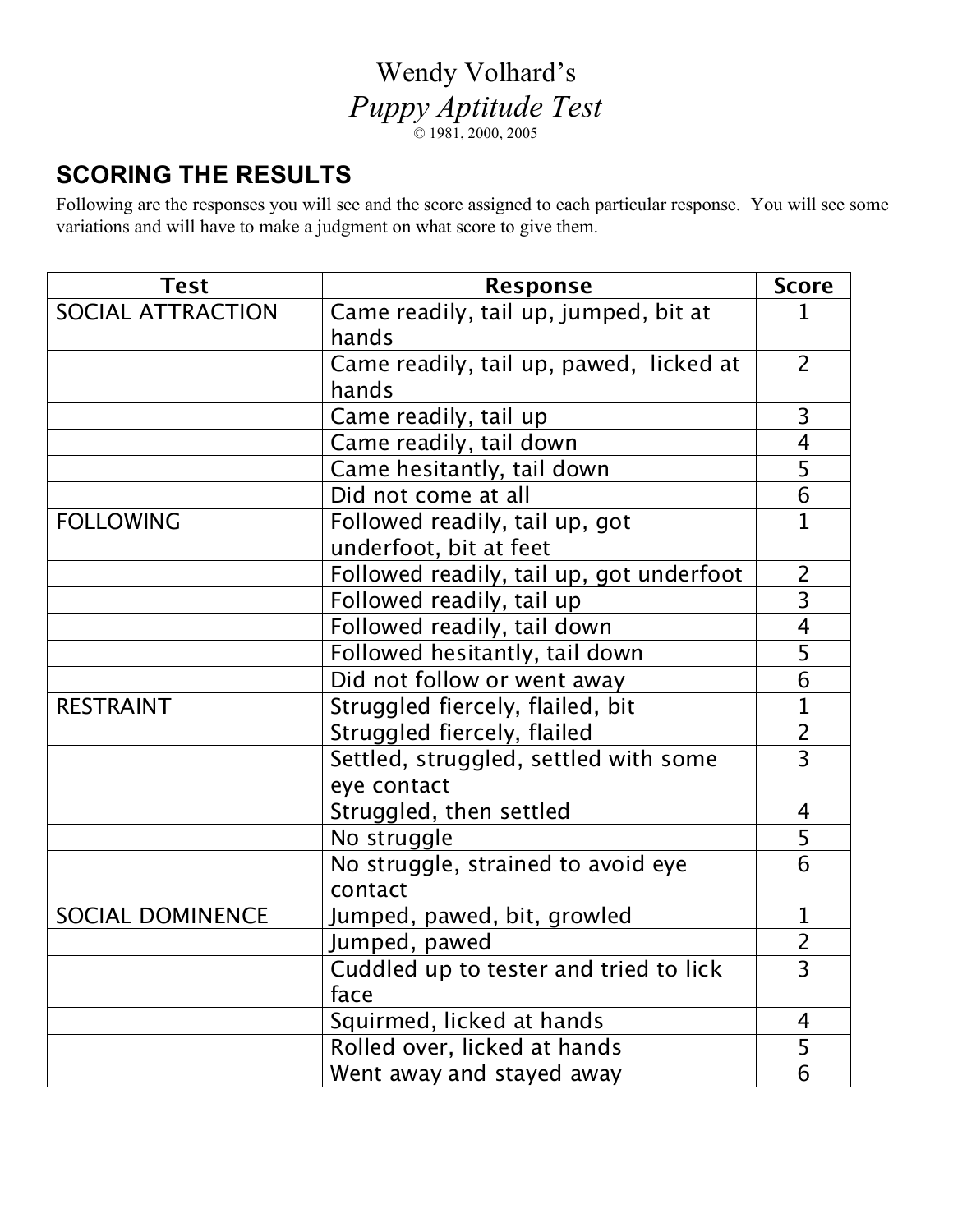© 1981, 2000, 2005

| <b>Test</b>                | <b>Response</b>                                               | <b>Score</b>   |
|----------------------------|---------------------------------------------------------------|----------------|
| <b>ELEVATION DOMINANCE</b> | Struggled fiercely, tried to bite                             | 1              |
|                            | Struggled fiercely                                            | $\overline{2}$ |
|                            | Struggled, settled, struggled, settled                        | $\overline{3}$ |
|                            | No struggle, relaxed                                          | $\overline{4}$ |
|                            | No struggle, body still                                       | $\overline{5}$ |
|                            | No struggle, body froze                                       | $\overline{6}$ |
| <b>RETRIEVING</b>          | Chased object, picked it up and ran<br>away                   | $\mathbf{1}$   |
|                            | Chased object, stood over it and did<br>not return            | $\overline{2}$ |
|                            | Chased object, picked it up and<br>returned with it to tester | 3              |
|                            | Chased object and returned without it<br>to tester            | 4              |
|                            | Started to chase object, lost interest                        | 5              |
|                            | Does not chase object                                         | 6              |
| <b>TOUCH SENSITIVITY</b>   | 8-10 count before response                                    | $\mathbf{1}$   |
|                            | 6-8 count before response                                     | $\overline{2}$ |
|                            | 5-6 count before response                                     | $\overline{3}$ |
|                            | 3-5 count before response                                     | $\overline{4}$ |
|                            | 2-3 count before response                                     | $\overline{5}$ |
|                            | 1-2 count before response                                     | 6              |
| <b>SOUND SENSITIVITY</b>   | Listened, located sound and ran<br>toward it barking          | $\mathbf{1}$   |
|                            | Listened, located sound and walked<br>slowly toward it        | $\overline{2}$ |
|                            | Listened, located sound and showed<br>curiosity               | 3              |
|                            | Listened and located sound                                    | 4              |
|                            | Cringed, backed off and hid behind<br>tester                  | 5              |
|                            | Ignored sound and showed no<br>curiosity                      | 6              |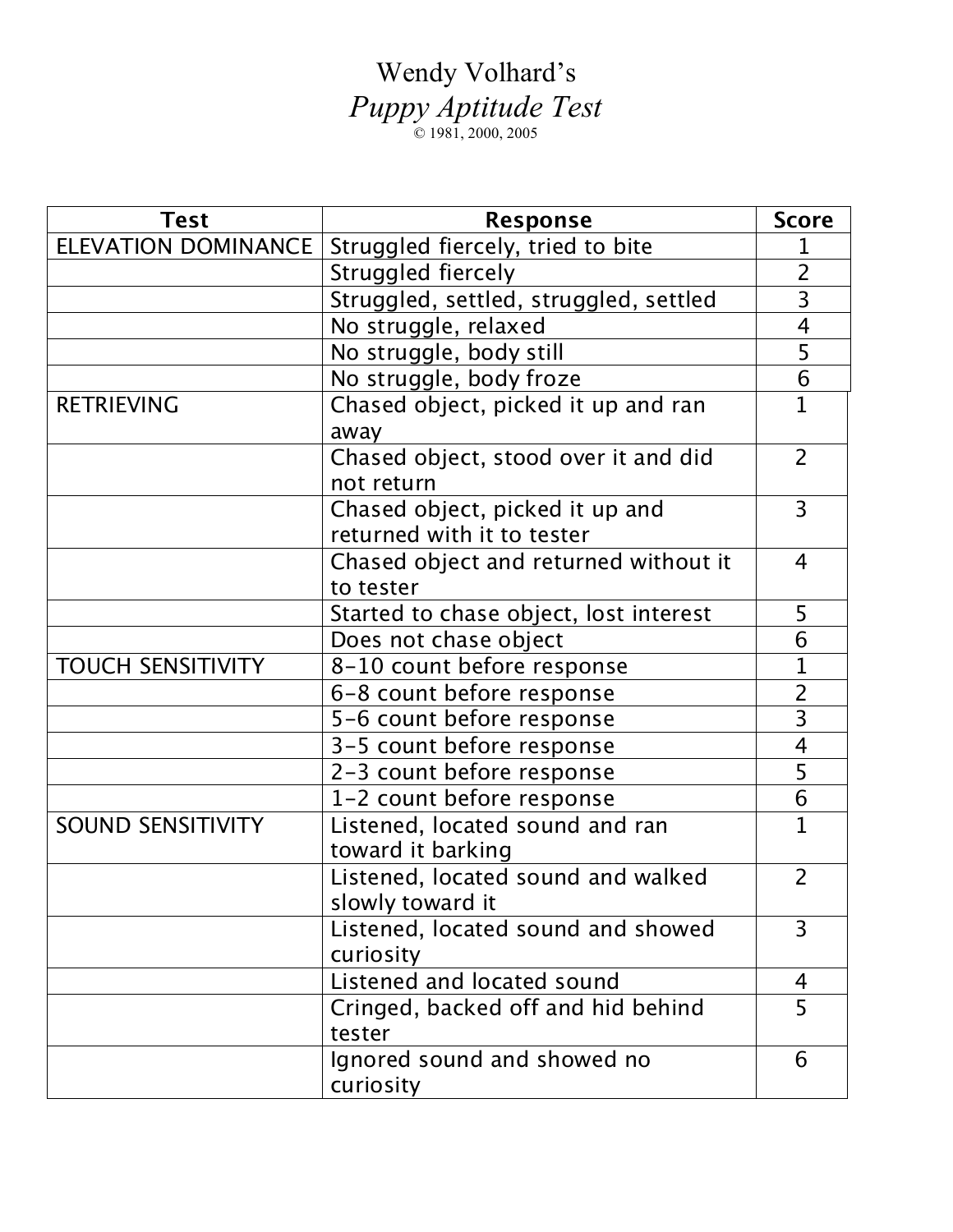| Test              | Response                                                       | <b>Score</b>   |
|-------------------|----------------------------------------------------------------|----------------|
| SIGHT SENSITIVITY | Looked, attacked and bit object                                |                |
|                   | Looked and put feet on object and put<br>mouth on it           | $\overline{2}$ |
|                   | Looked with curiosity and attempted to<br>investigate, tail up | 3              |
|                   | Looked with curiosity, tail down                               | 4              |
|                   | Ran away or hid behind tester                                  | 5              |
|                   | Hid behind tester                                              | 6              |
| <b>STABILITY</b>  | Looked and ran to the umbrella,<br>mouthing or biting it       |                |
|                   | Looked and walked to the umbrella,<br>smelling it cautiously   | $\overline{2}$ |
|                   | Looked and went to investigate                                 | 3              |
|                   | Sat and looked, but did not move                               | 4              |
|                   | toward the umbrella                                            |                |
|                   | Showed little or no interest                                   | 5              |
|                   | Ran away from the umbrella                                     | 5              |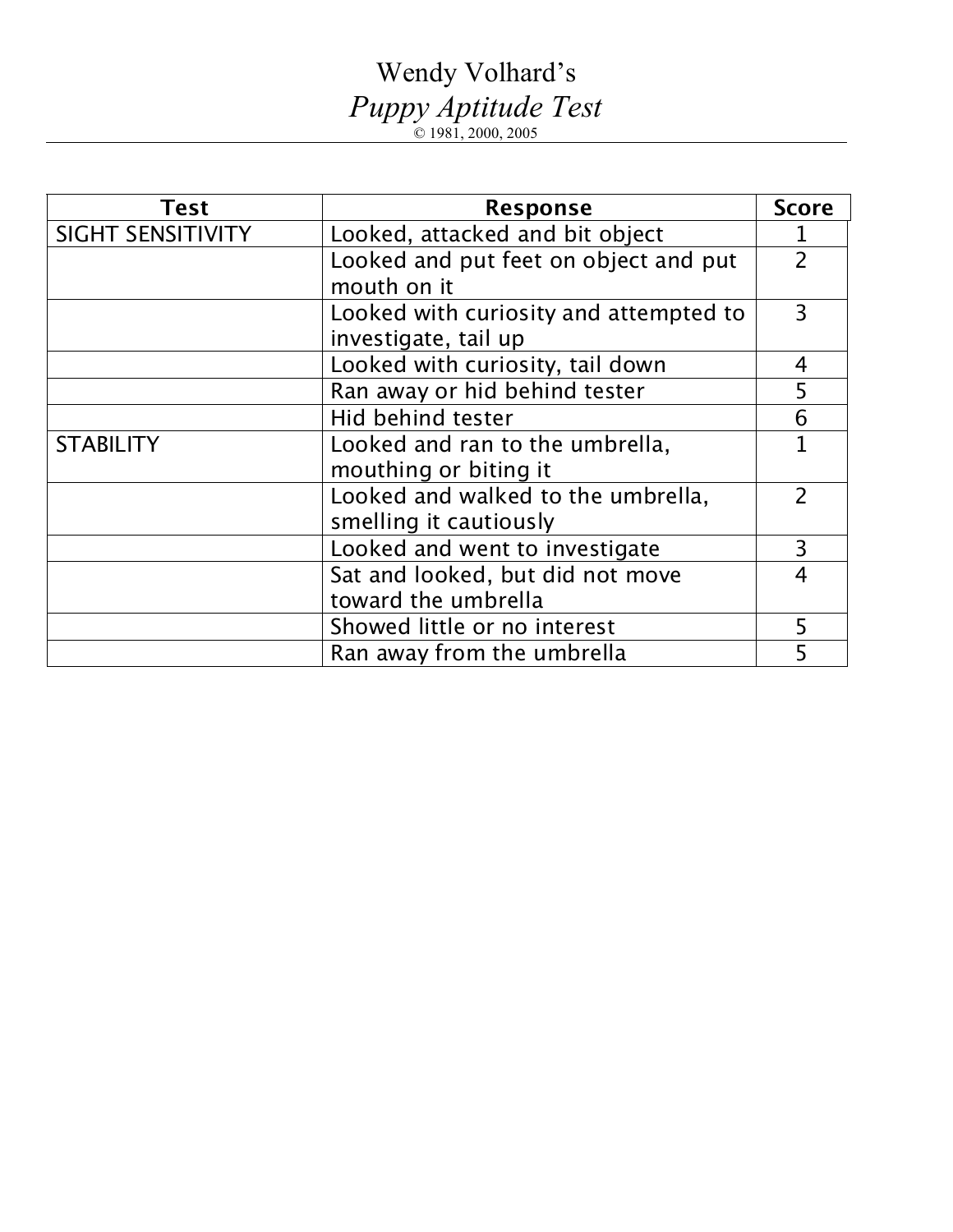### Wendy Volhard's *Puppy Aptitude Test*   $\overline{O}$  1981, 2000, 2005

# **WHAT DO THE SCORES MEAN?**

The scores are interpreted as follows:

Mostly 1's -

Strong desire to be pack leader and is not shy about bucking for a promotion

Has a predisposition to be aggressive to people and other dogs and will bite

Should only be placed into a very experienced home where the dog will be trained and worked on a regular basis

Top Dog Tips: Stay away from the puppy with a lot of 1's or 2's. It has lots of leadership aspirations and may be difficult to manage. This puppy needs an experienced home. Not good with children.

Mostly 2's -

Also has leadership aspirations May be hard to manage and has the capacity to bite Has lots of self-confidence Should not be placed into an inexperienced home Too unruly to be good with children and elderly people, or other animals

Needs strict schedule, loads of exercise and lots of training

Has the potential to be a great show dog with someone who understands dog behavior

Mostly 3's -

Can be a high-energy dog and may need lots of exercise Good with people and other animals Can be a bit of a handful to live with Needs training, does very well at it and learns quickly

Great dog for second time owner.

Mostly 4's -

The kind of dog that makes the perfect pet Best choice for the first time owner.

Rarely will buck for a promotion in the family

Easy to train, and rather quiet.

Good with elderly people, children, although may need protection from the children

Choose this pup, take it to obedience classes, and you'll be the star, without having to do too much work!

Tidbits: The puppy with mostly 3's and 4's can be quite a handful, but should be good with children and does well with training. Energy needs to be dispersed with plenty of exercise.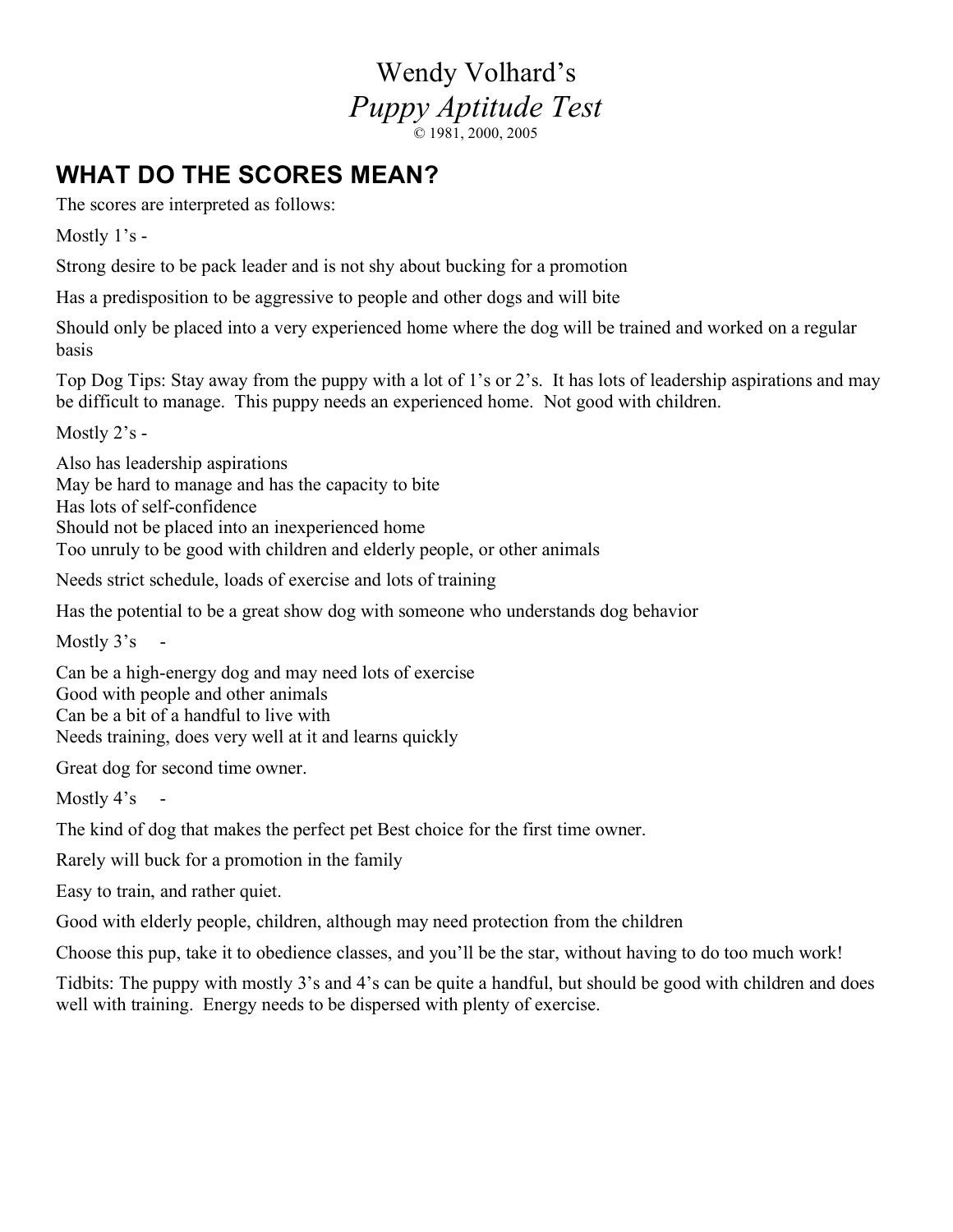$\sim$  1981, 2000, 2005

Mostly  $5's -$ 

Fearful, shy and needs special handling

Will run away at the slightest stress in its life

Strange people, strange places, different floor or ground surfaces may upset it

Often afraid of loud noises and terrified of thunder storms. When you greet it upon your return, may submissively urinate. Needs a very special home where the environment doesn't change too much and where there are no children

If cornered and cannot get away, has a tendency to bite

Top Dog Tips: Avoid the puppy with several 6's. It is so independent it doesn't need you or anyone. He is his own person and unlikely to bond to you.

Mostly  $6's$ 

So independent that he doesn't need you or other people

Doesn't care if he is trained or not - he is his own person. Not likely to bond to you, since he doesn't need you.

A great guard dog for gas stations!

Do not take this puppy and think you can change him into a lovable bundle - you can't, so leave well enough alone

### **INTERPRETING THE SCORES**

Few puppies will test with all 2's or all 3's - there will be a mixture of scores.

For that first time, wonderfully easy to train, potential star, look for a puppy that scores with mostly 4's and 3's. Don't worry about the score on Touch Sensitivity - you can compensate for that with the right training equipment.

Tidbits: It's hard not to become emotional when picking a puppy - they are all so cute, soft and cuddly. Remind yourself that this dog is going to be with you for 8 to 16 years. Don't hesitate to step back a little to contemplate your decision. Sleep on it and review it in the light of day.

Avoid the puppy with a score of 1 on the Restraint and Elevation tests. This puppy will be too much for the first time owner.

It's a lot more fun to have a good dog, one that is easy to train, one you can live with and one you can be proud of, than one that is a constant struggle.

# **CHOOSING A BREEDER**

Once you have done your research and you have decided which breed is most suited to your lifestyle and expectations, it is time to choose a breeder. You can meet breeders at dog shows, through the local newspaper, or popular dog Magazines, such as The American Kennel Club Gazette, Dog World or Dog Fancy.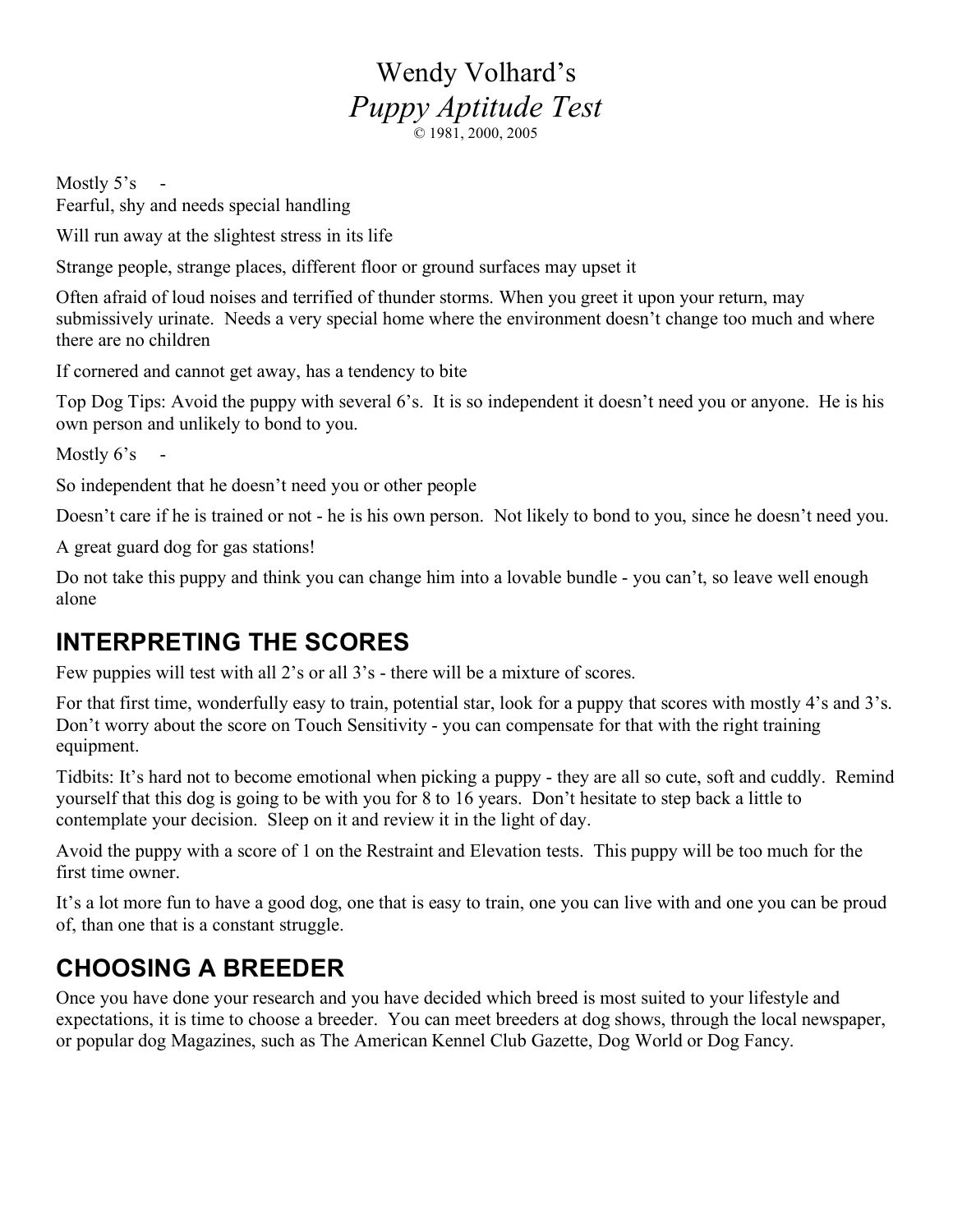Here are some of the criteria you want to follow in selecting a breeder:

- Choose an experienced breeder, one who has had several litters and who knows his breed.
- Choose a breeder who has shown his dogs and has done some winning, which is a fairly good indication that his or her dogs conform to the standard of the breed and will grow up looking like the dogs you saw that attracted you to the breed in the first place.
- Choose a breeder who is using our Puppy Aptitude Test. If he or she hasn't heard of it, show it to them; avoid one that says "I don't believe in that."
- Choose a breeder whose dogs are certified by the applicable registries against breed-related genetic disorders, such as eyes, hips, etc.
- Choose a breeder where you can interact with adult dogs, and get some idea how long they live.
- Choose a breeder where the dogs are well housed and everything is clean.

The majority of breeders today show a great willingness to have their puppies tested, and are interested in the results. It shows them the inherited behaviors of their breeding stock, valuable information for future breeding. The results make it easier for them to place the right puppy into the right home where people will be happy with them. After all, no breeder wants a puppy returned when it's 8 months old and may have been ruined by being improperly brought up.

Whatever you do, don't try to pick a puppy by having the entire litter together - you will not be able to pick the right one for you. Always interact with a puppy individually, away from its litter mates.

# **GETTING A DOG FROM A SHELTER**

Don't overlook an Animal Shelter as a source for a good dog. Not all dogs wind up in a shelter because they are bad. After that cute puppy stage, when the dog grows up, it may become too much for its owner. Or, there has been a change in the owner's circumstances forcing him or her into having to give up the dog.

Most of the time these dogs are housetrained and already have some training. If the dog has been properly socialized to people, it will be able to adapt to a new environment. Bonding may take a little longer, but once accomplished, result in a devoted companion.

While you can't use the entire puppy test, there are some tests that will give you a good indication of what to look for.

- 1. Restraint try putting the dog into a down position with some food, and then gently rolling him over and see what happens. If the dog jumps up and runs away or tries to bite you, this is not the dog for you. Rather look for a dog that turns over readily, but squirms around a bit. Apply just enough pressure to keep the dog on its back; ease up if it struggles too much. Intermittent squirming is OK, constant squirming is not OK.
- 2. Social Dominance directly after the Restraint Test, if the dog didn't struggle too much and if you think it's safe, try sitting the dog and just stroking him, getting your face relatively close to him talking to him softly, to see if he licks you and forgives you for the upside down experience. A dog that wants to get away from you is not a good candidate.
- 3. Retrieving crumple up a small piece of paper and show it to the dog. Have him on your left side with your arm around him and throw the paper with your right hand about six feet, encouraging the dog to get it and bring it back. You are looking for a dog that brings the paper back to you.